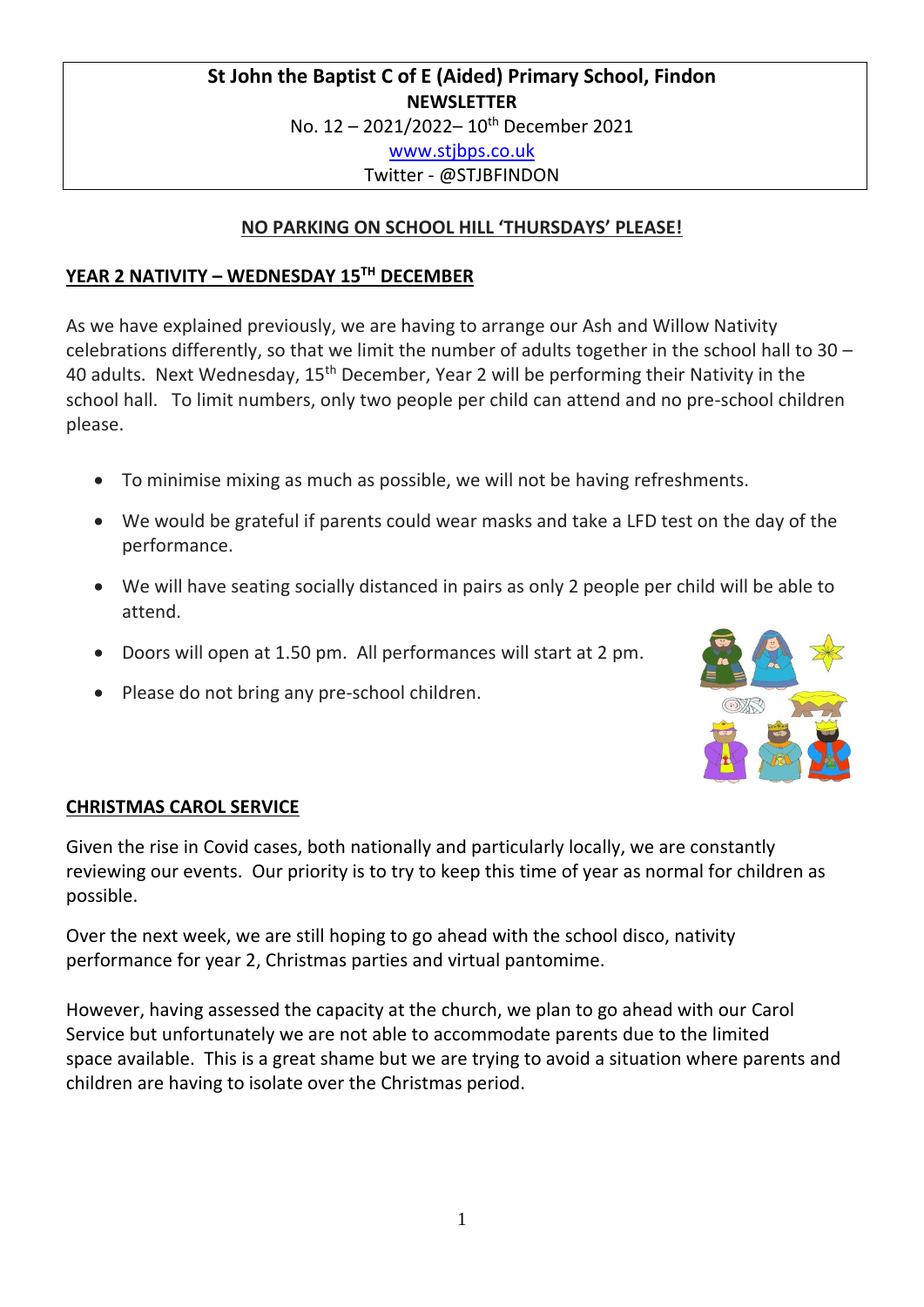## **PTA NEWS**

#### **Second hand uniform**

We have lots of items of good quality clean second hand uniform in various sizes and styles. Do please chat to one of us anytime or email [finodnpta@gmail.com](mailto:finodnpta@gmail.com) to enquire about any items in particular or more information. Make a donation for anything you wish to buy!

#### **Findon Village Elf Trail 2021**

Those cheeky elves will be let loose, all over the village again very soon! The trail starts on Saturday 18th December and runs through to Christmas Eve. Pick up your £2 festive goody bags after school on Thursday 16th or Friday 17th December and have fun whilst getting some fresh air! Bags are also available all week from the Findon Village Store. Any entries handed back to the village shop will be entered into a prize draw to win some fun family treats. Please see the poster attached for more details!

#### **MRS RUSSELL**

Mrs Russell, Teaching Assistant in Ash class, is moving on to work in the Portage Service. We wish her the very best for the future

#### **CAN YOU HELP?**

We are in urgent need of spare underwear for the younger children please – age 4-5 and 5-6 if possible. Thank you.

## **REMINDER – CHRISTMAS PARTY DAY – FRIDAY 17TH DECEMBER**

This year the children's Christmas party will take place on Friday  $17<sup>th</sup>$  December.

#### **The Day**

Ash and Willow Class will hold their party as a 'KS1 Bubble'. They will come together for party games in the Hall during the first part of the morning, and will then spend the rest of the morning in their own classroom. At about 11.30am both classes will return to the Hall for a special Christmas party lunch.

Rowan, Holly and Oak Classes will spend the morning in their own classroom where they will be involved in class Christmas activities. At about 1pm, all the classes in KS2 will come to the Hall for their Christmas party lunch, and will sit in their usual lunchtime 'Class Bubble' groups. Time will be allocated to each of the KS2 classes in the afternoon, so that they can come to the Hall to enjoy some party games.

## **Clothes**

Children can come to school wearing their own clothes for the Christmas party. However, the children will still be going out to play as normal, and you should bear this in mind when they are choosing what to wear. They should have clothes that are going to keep them warm, with flat shoes or trainers.